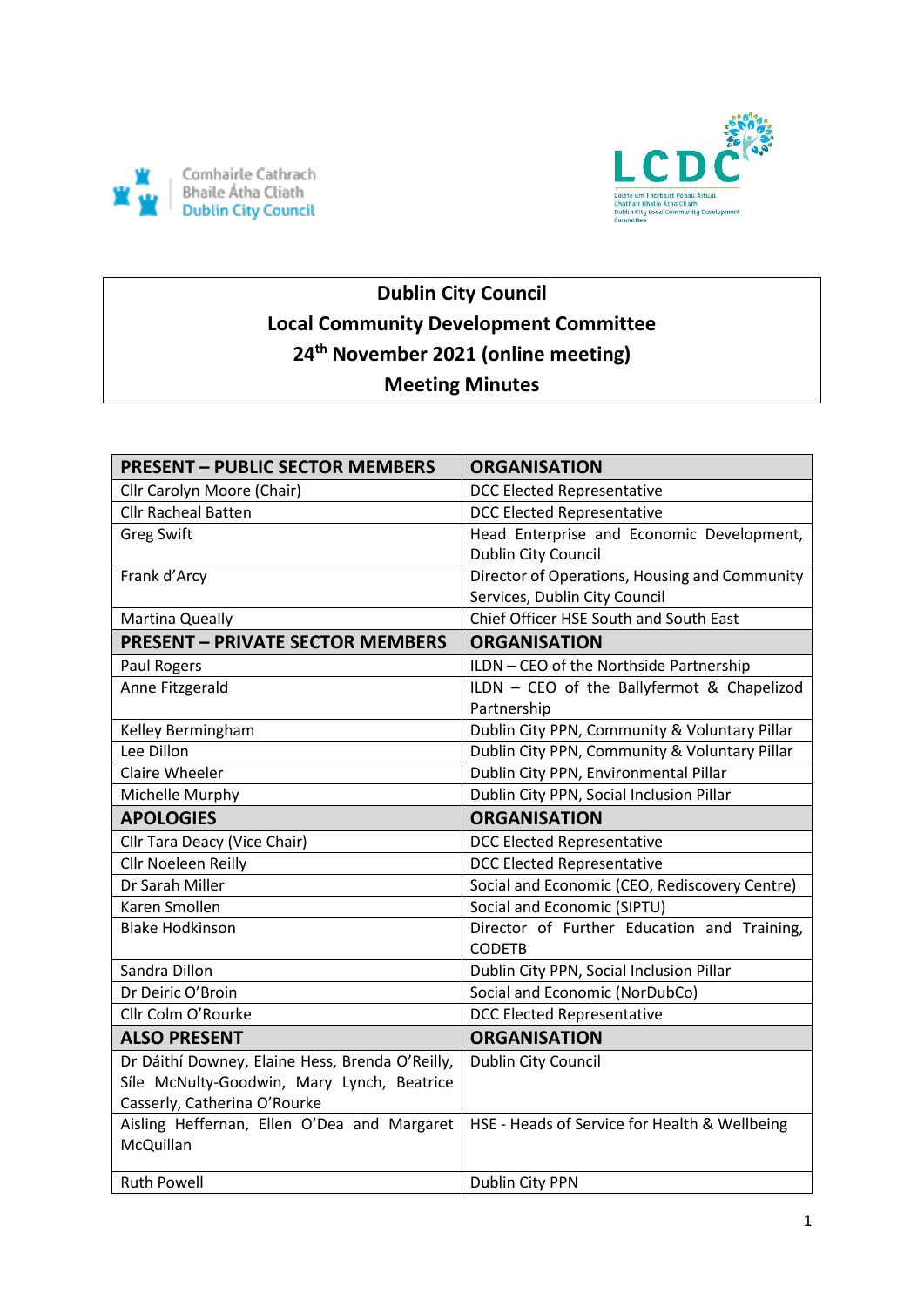# **1) WELCOME**

Councillor Carolyn Moore opened the meeting and welcomed all members.

### **2) MINUTES AND MATTERS ARISING**

Minutes from the LCDC Meeting of the  $29<sup>th</sup>$  September 2021 were proposed by Paul Rogers and seconded by Frank d'Arcy. There were three matters arising

#### *1) Membership of LCDC*

Dáithí Downey (Chief Officer) updated members on recent changes in LCDC membership.

Dublin City PPN update – the formal process of inviting nominations from the PPN to fill the two vacant positions had been undertaken and two new PPN representatives had been elected. They are (1) Ms Claire Wheeler, Dublin City Environmental Network, as the new representative from the PPN's environmental pillar, and (2) Ms Lee Dillon, Ranelagh Gaels GAA, as the new representative from the PPN's Community and Voluntary pillar. Ms Ruth Powell, the Dublin City PPN Resource Worker informed members that there had been great interest in the membership nominations and elections and seven PPN members had been put forward for election.

Dublin City Council update - Brendan Kenny has retired from Dublin City Council and Frank d'Arcy, Executive Manager in DCC's Housing and Community Services Department, has replaced Brendan.

HSE update - Martina Queally will be stepping down as the HSE LCDC representative as of today and the Chief Officer thanked her for her participation and commitment to the Committee. Martina introduced the three HSE Heads of Service for Health and Wellbeing for the Dublin region-Ms Aisling Heffernan, Ms Ellen O'Dea and Ms Margaret McQuillan.

#### **Agreed Action:-**

(1) One of the HSE Heads of Service for Health and Wellbeing will formally replace Ms Martina Queally as the HSE representative on the LCDC. Given the importance the HSE Heads of Service for Health and Wellbeing HSOs play in the implementation of the forthcoming Sláintecare Healthy Communities Programme (SHCP) for Dublin (please refer to section B of the minutes – Healthy Ireland/Sláintecare Healthy Communities Programme – update), the remaining HSE Heads of Service for Health and Wellbeing for Dublin will attend the LCDC as adjunct observers for the SHCP in Dublin but not as full members. LCDC Standing Orders will be reviewed and updated in 2022 accordingly.

#### *2) Revised Age Friendly Strategy for adoption by DCC*

Beatrice Casserly (Dublin City Council Age Friendly) provided an update on progress since the last meeting including reference to the draft DCC Age Friendly Strategy that she had recently circulated to LCDC members. This includes the appointment of Ms Eimear McCormack as the Dublin City Healthy Age Friendly Homes Coordinator; the ongoing revitalisation of networks and alliances; the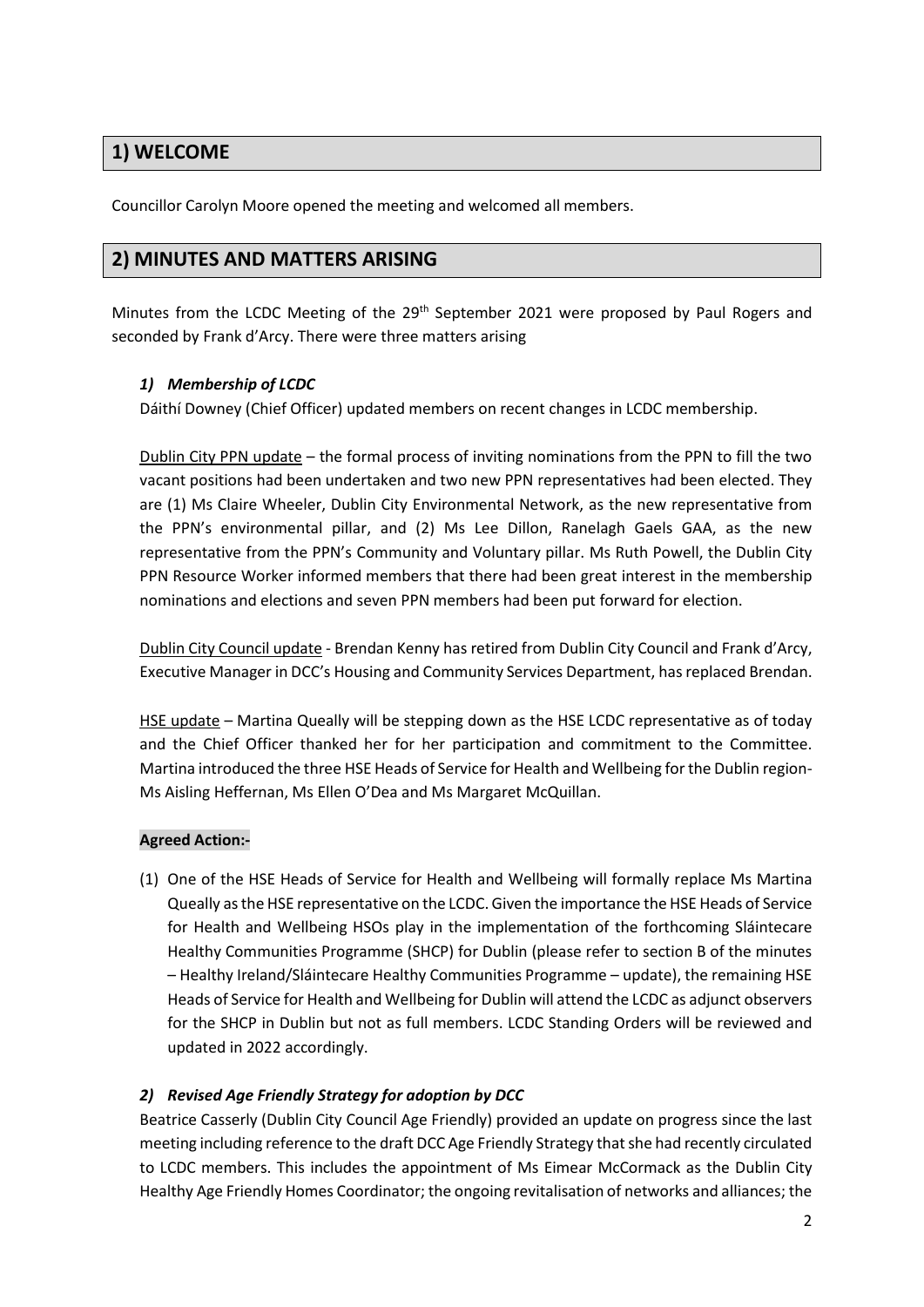adaptation work to older people's homes; and the work on health and wellbeing, which closely ties in with the Healthy Ireland and Sláintecare Healthy Communities Programme.

#### **Agreed Action:-**

(2) Michelle Murphy proposed that the LCDC approve and agree the Dublin City Age Friendly Strategy as proposed and circulated and thereafter that it be referred to the next available meeting of Dublin City Council for adoption. This was seconded by Martina Queally.

#### *3) Correspondence on matter of LEC and Job Clubs*

At the September 29<sup>th</sup> meeting it had been proposed that correspondence was to be tabled and approved at this LCDC meeting (Nov  $24<sup>th</sup>$ ) in relation to the matter of LEC and Job Clubs. The correspondence has not been undertaken and the basis for correspondence will be reviewed by the Chair.

#### **Agreed Action:-**

(1) An update will be given at the next business meeting.

## **3) BUSINESS MATTERS**

## *A) LCDC FUNDING UPDATE*

Dáithí Downey (Chief Officer) gave an update on funding schemes that the LCDC are currently administering as per below:

#### **(i) Dublin City COVID-19 Emergency Fund (Round 2) - update**

Dublin City Council was allocated €117,246 under the second round of the COVID-19 Emergency Fund and this was being distributed.

#### **Agreed Action:-**

(1) Reports were noted and will be circulated to members.

### **(ii) Social Enterprise Capital Grant Scheme 2021 (Dormant Accounts Fund) - update**

Dublin City Council has been allocated €98,059.98 under this scheme. To locally administer this once off capital grant scheme and secure a wide range of applications, the Dublin City Local Enterprise Office (LEO), which supports social enterprises, worked with the Dublin City LCDC team and the social enterprise networks that the five SICAP programme implementers maintain. A total of 36 applications for grant funding were received with 34 confirmed as eligible. The sum sought by eligible applications was nearly €337,000. A list of recommended eligible projects was compiled and returned to DRCD for review and approval by the Minister for Rural and Community Development.

#### **Agreed Actions:-**

(1) An update will be provided at the next business meeting.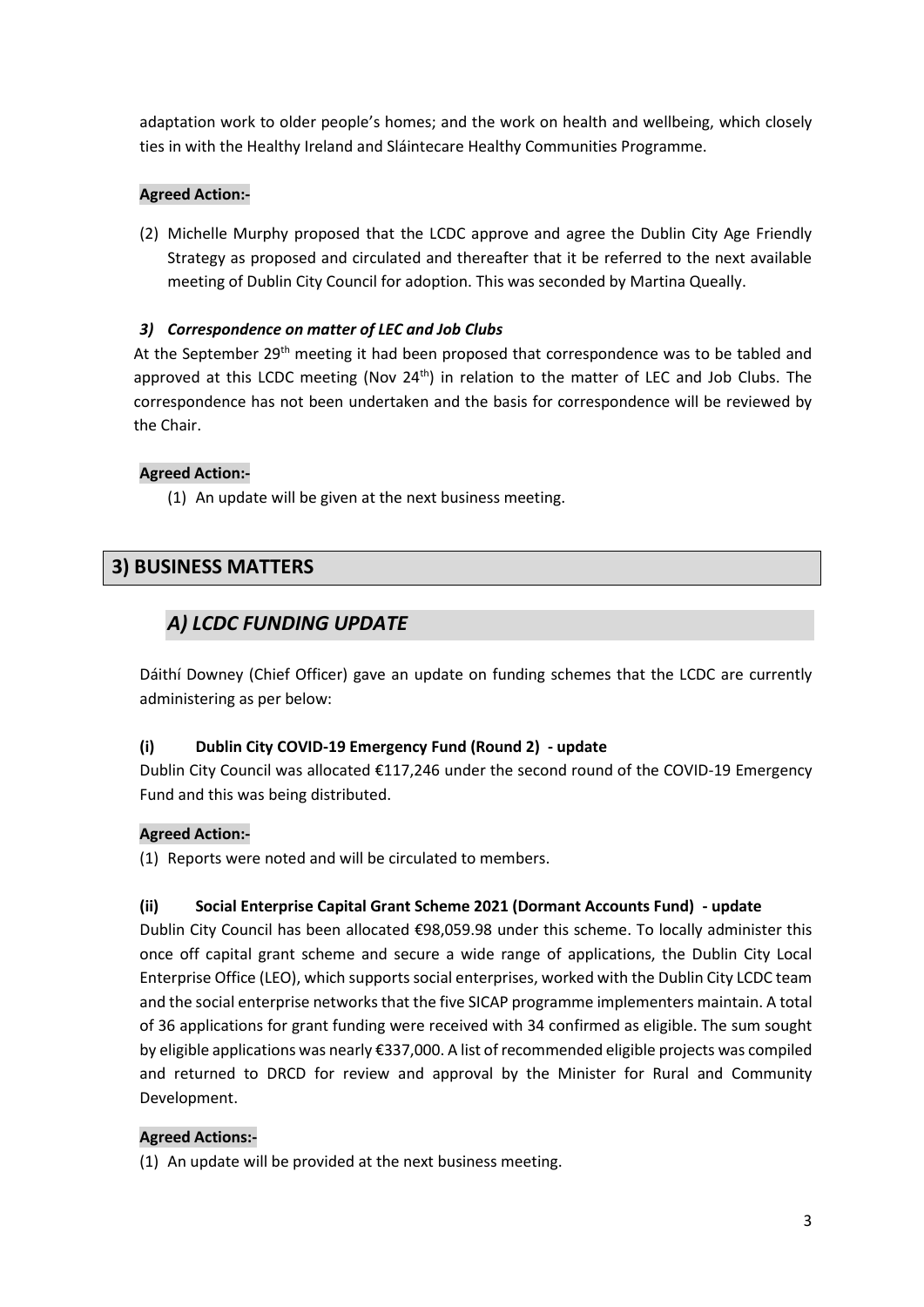**(iii) Community Enhancement Programme 2021 – confirmation of Round 2 funding for DCC**  The Community Activities Fund was launched on the  $11<sup>th</sup>$  November 2021 to support community groups. This once-off fund will be allocated under the Department of Rural and Community Development's Community Enhancement Programme (CEP) and administered locally by the Local Community Development Committees (LCDCs). This €9m fund is being provided by the Government to support community and voluntary groups, particularly in disadvantaged areas, impacted by Covid-19 and to help them with their running costs such as utility or insurance bills, as well as with improvements to their facilities. Dublin City Council is to be allocated €424,612. In order to allow flexibility, the Department is not setting a national closing date, but will allow each LCDC to set its own, to best suit its area. The Department will require that all closing dates are no later than 28<sup>th</sup> February 2022. The Dublin City LCDC admin team is currently reviewing further advice, guidelines and information from the Department with a view to launching the fund in early 2022.

#### **Agreed Actions:-**

(1) The Chief Officer will organise a meeting of the CEP Sub-committee pre-Christmas to agree on how best to administer this scheme locally and to address Kelly Birmingham' suggestion that more targeted promotion of this new fund should be carried out in the areas where there were lower amounts of applications received in the last round of CEP. An update will be provided at the next meeting.

# *B) HEALTHY IRELAND (HI) and SLÁINTECARE HEALTHY COMMUNITIES PROGRAMME (SHCP) - UPDATE*

Ms Martina Queally updated members on the Sláintecare Healthy Communities Programme (SHCP). The goal of the Sláintecare Healthy Communities Programme (SHCP) is to improve the longterm health and wellbeing of people living in disadvantaged communities in Ireland. The SHCP is a government initiative, led by Sláintecare and Healthy Ireland in the Department of Health, working in partnership with cross-sectoral, national and local stakeholders.

The SHCP identifies specific local Programme Areas where high risk factors to the health and wellbeing of the local population are particularly prevalent due to deprivation, with a view to implementing targeted initiatives to mitigate risk factors and tackle the challenge of improving health and wellbeing locally. This is to be achieved *via* partnership working with a range of stakeholders to address the social determinants of health and wellbeing alongside the provision of dedicated services that build sustainable improvements in the health and wellbeing of people of all ages in the Programme Area community.

The focus on social determinants of health in the Programme Areas and the dynamics of making positive change will be operationalised locally through active engagement between the local community, local agencies and services, Dublin City Council, the HSE (Community Health Office (CHO) Health and Wellbeing Division) and Tusla, facilitated and supported in each Programme Area by the SHCP Local Development Officer. There are four Sláintecare Healthy Communities Programme Areas in Dublin and a SCHP Local Development Officer will be appointed to each.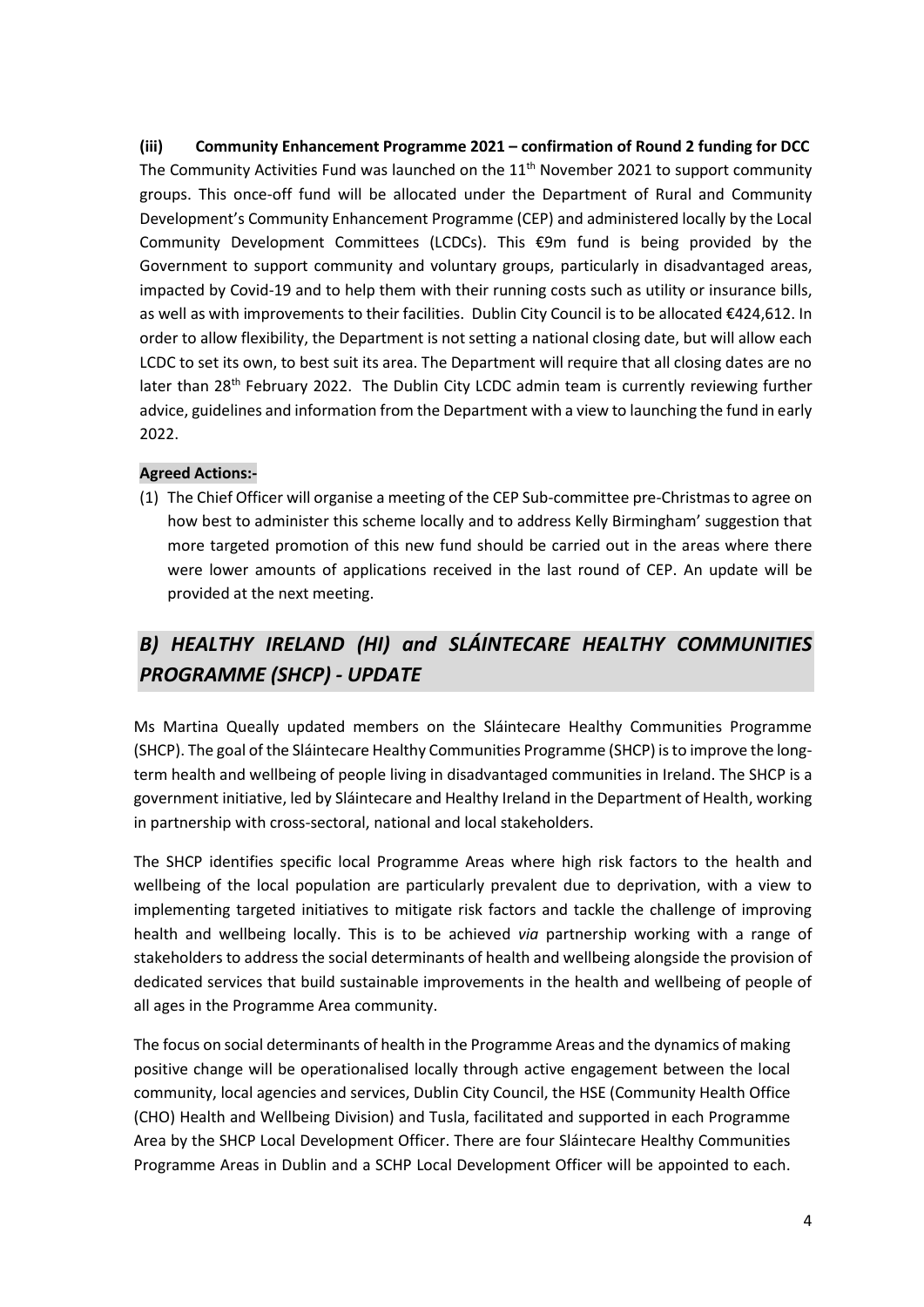The Chief Officer confirmed a recruitment campaign for the four LDOs was under preparation by DCC and would open for December 2021.

The three HSE Heads of Service (HSOs) for Health and Wellbeing for the Dublin region (Ms Aisling Heffernan, Ms Ellen O'Dea and Ms Margaret McQuillan) were then introduced to the Committee and a rationale for their participation on the Committee was given by the Chief Officer. This included their expertise and experience in the optimisation of Sláintecare investment towards the need to better integrate services and to work in partnership with key stakeholders (including state services, local community groups and Local Development Companies) who continue to be involved in this health and wellbeing services and to better plan the delivery of joined up community based health services and avoid duplication.

Ms Síle McNulty-Goodwin (Dublin City Council, Healthy Ireland) gave an update on the Healthy Ireland (HI) Programme. The highlights are:

- Pobal reporting required for Quarters 1 & 2, 2021 has been completed and submitted. This includes a full spend of the Community Resilience Fund (CRF) and additional spending under the Community Mental Health (CMH) – Small Grants; Community Engagement; Change 4 Life actions.
- Pobal have announced an extension to Round 3 HI funding which will be the end of March 2022.
- A consultation and engagement programme on the development of HI Round 4 has been deferred to early 2022.
- As part of DCC's Integration & Inclusion Week Lord Mayor Gilliland launched the Tri-Shaws in the Irish National War Memorial Gardens, Islandbridge, Dublin 8. The Tri-Shaws were purchased with the assistance of HI CRF funds. They are customised electrically assisted tricycles that are controlled by a trained pilot. They offer a comfortable carriage for use by people with mobility impairment to get outdoors and explore their local community. Work is progressing with DCC Sports and Wellbeing Section on an online booking service and also on the recruitment of volunteers for training as Tri-Shaw pilots.
- Following on from Dublin city joining the WHO Partnership for Healthy Cities (PHC) to advance actions under the thematic policy area of Safe and Active Mobility, there has been a meeting with the PHC New York office to bring forward development and adoption of an Implementation Plan for 2022. The details of the Implementation Plan will be reported to the LCDC in early 2022.
- As part of the formal announcement of Dublin as a member of the PHC Lord Mayor Alison Gilliland participated in a series of promotional activities.

#### **Agreed Action:-**

- (1) Details of the Lord Mayor promotional activities will be forwarded to members.
- (2) A Healthy Ireland update will be made at the next business meeting.
- (3) The PHC Implementation Plan 2022 will be brought to the next available meeting for information.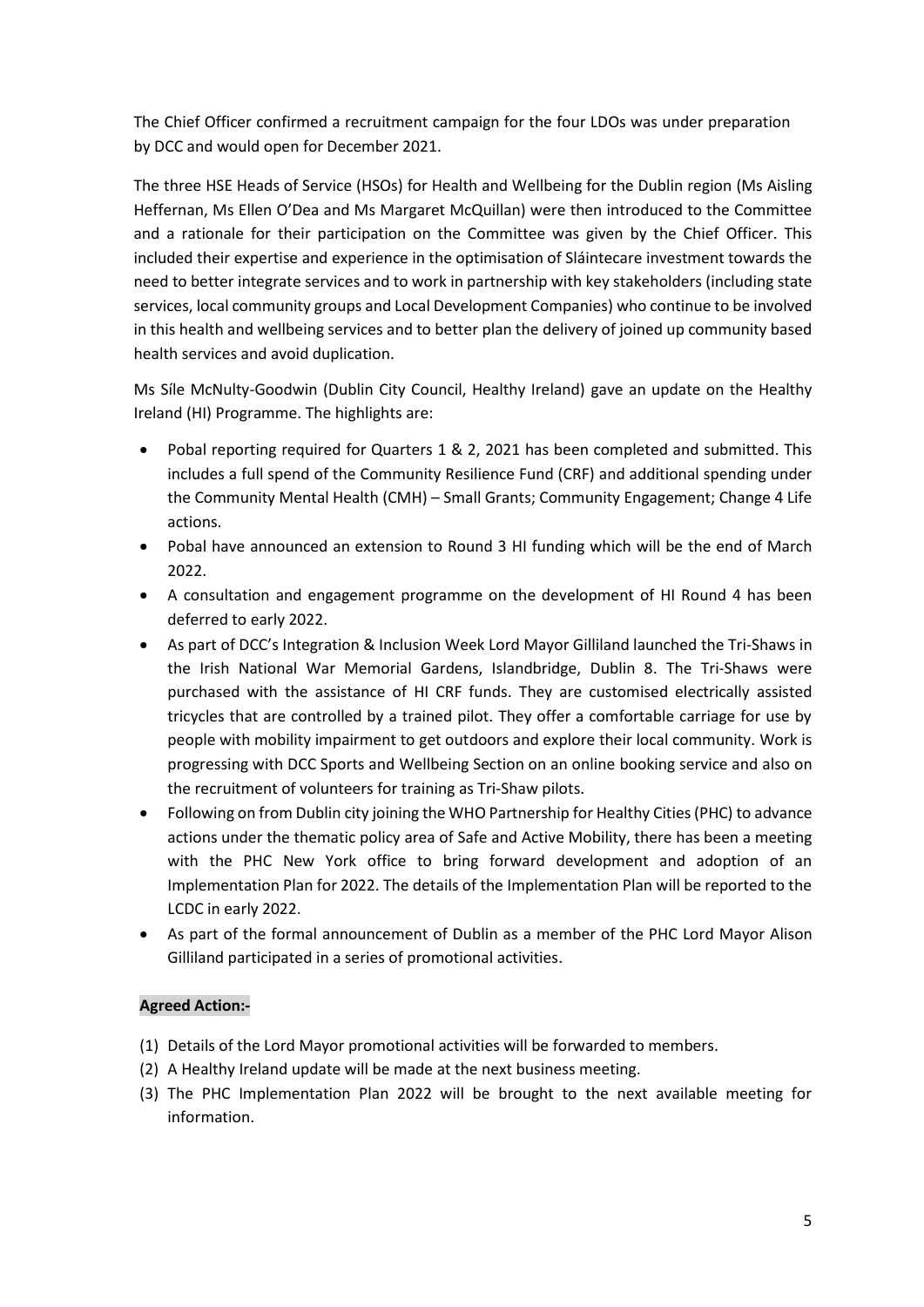# *C) SICAP UPDATE*

Elaine Hess (Dublin City Council, LCDC Admin) presented an update on SICAP and outlined the SICAP Case studies for 2021. Elaine informed members that the SICAP programme implementers (PIs) have been preparing their draft Annual Plans for 2022 and work towards repeating the same targets they met in 2021. A final decision on the 2022 SICAP budgets for each PI will has yet to be confirmed by DRCD, however an increase the allocation has been signalled and is expected to be confirmed. Following this, the draft 2022 Annual Plans will be updated, submitted and then reviewed in the usual way with a view to LCDC members fully approving the 2022 annual plans and end of year annual progress reports and financial monitoring reports by the end of February 2022.

Work has also been progressing on the SICAP Mid Programme Review with the PIs. This process is focussed on what has gone well in 2021 and what the future priorities and issues are nationally and locally for the SICAP programme in 2022. Annual Engagement meetings between Pobal, DCC LCDC and PIs took place on October  $12<sup>th</sup>$  2021 and considered the importance of targeting groups vulnerable to disadvantage rather than just areas of disadvantage. The identification of emergent need target groups was also discussed. The SICAP PI priorities for 2022 were detailed and are considered to be in line with the five main national SICAP priorities. The Dublin city SICAP priorities for 2022 are categorised as follows:

- a) People vulnerable to health & wellbeing challenges with a focus on mental health and wellbeing
- b) Older people and those vulnerable to isolation
- c) Travellers/Roma
- d) Long term unemployed
- e) New communities (including those living in direct provision)
- f) Parents and marginalised children with a focus on childcare and afterschool services

Elaine invited members to consider aligning LCDC grant funding in 2022 to SICAP priorities identified by the PIs, especially future Community Enhancement Programme (CEP) funding as it prioritises funding for enhancement for disadvantaged communities. It was agreed that this would help lever complementary funding to target groups that need it the most.

#### **Agreed Action:-**

- (1) Kelly Birmingham proposed that the emergent needs target groups and priorities identified by the SICAP PIs should be agreed and approved. This was seconded by Michelle Murphy and was thus agreed.
- (2) Kelly Birmingham also proposed that funding administered *via* the LCDC in 2022, particularly CEP, should align with the agreed and approved SICAP priorities identified for 2022 by the five PIs so as to lever complementary funding to where it has needed most. Michelle Murphy also seconded this and was thus agreed.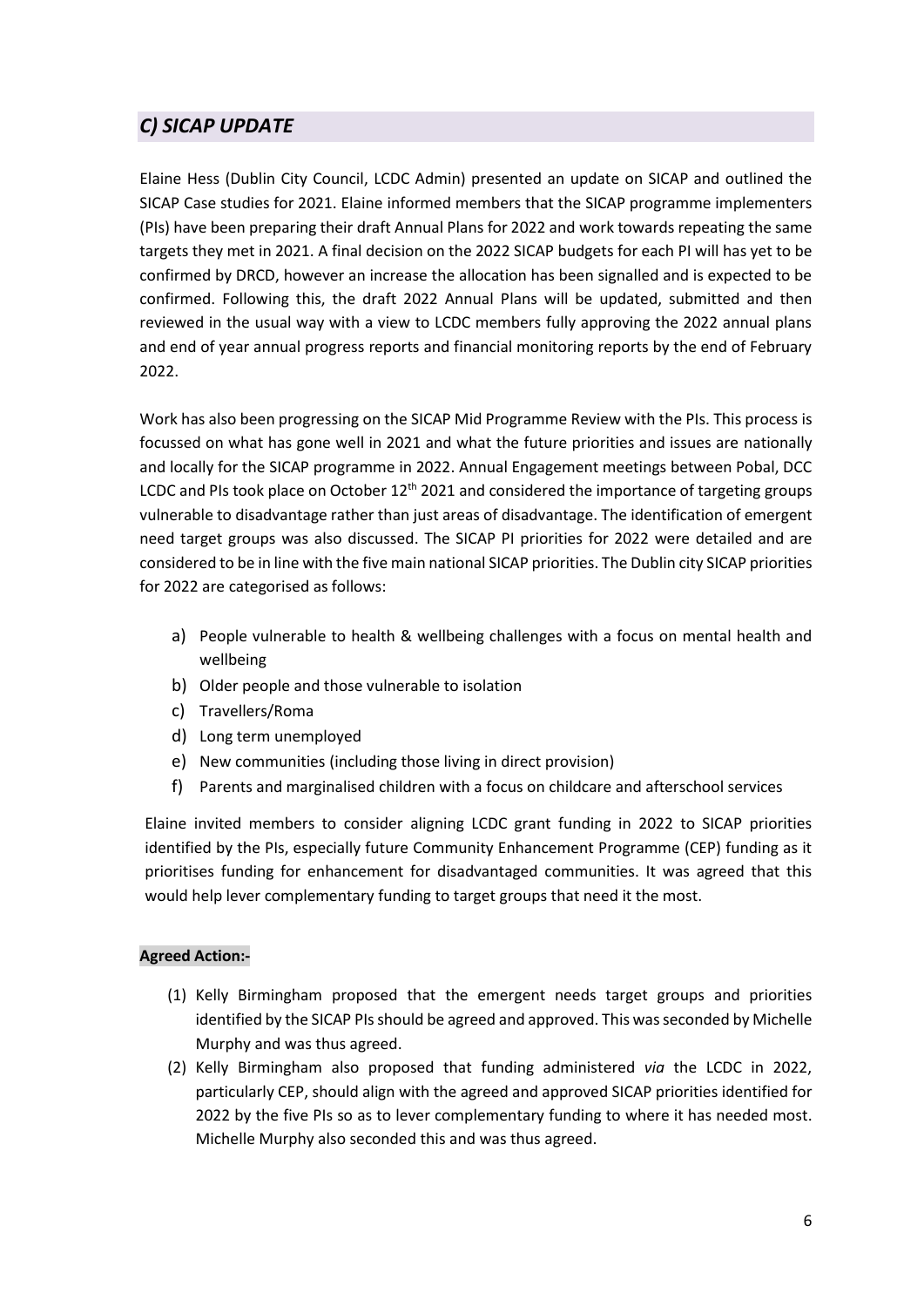## *D) DCC INCLUSION AND INTEGRATION WEEK 2021 - REPORT*

The Chief Officer and Ms Mary Lynch (Dublin City Council, Integration Officer) provided a comprehensive update on the Dublin City Inclusion and Integration Week 2021 that was held over six days from the  $8<sup>th</sup>$  to the  $14<sup>th</sup>$  of November 2021 inclusive. The event comprised a mixture of online and in person events, and included a number of highlights including a portraiture exhibition on the Traveller Community in Ireland and Dublin from the archives of Mr John Walsh aka the Francis Street Photographer. The week was formally launched by the Lord Mayor in Dublin City Hall and included the formal presentation to DCC by the Dublin Learning City Network of the prestigious 2021 UNESCO Learning City Award for outstanding progress in lifelong learning. The dedicated Integration and Inclusion website was presented and can be found here [www.dublincityinclusion.ie](http://www.dublincityinclusion.ie/)

Work continues under DCC's Integration and Intercultural strategy. This includes supporting and funding groups and organisations. DCC is also collaborating with the UN International Organisation for Migration (IOM) on the development of a Migrant and Intercultural Forum for Dublin City and terms of reference which is hoped will be presented for adoption in 2022. Work is also progressing with IOM Ireland on a Dublin specific Migrant Governance Indicators (MGIs) as an action for 2022 following on from their launch of their completed National MGI's in December.

Further to the discussion, LCDC Chair (Cllr. Moore) noted she attended the Comhairle na nÓg AGM in Dublin's Mansion House Round Room and wanted to share with members her praise for and appreciation of the Comhairle members and the DCC social inclusion team for organising such an outstanding event,

Ms Martina Queally informed members that the Traveller Health Unit in the HSE is working with Travellers attending Maynooth University and asked members if they would look at opportunities to provide internships for the graduates. Mr Frank d'Arcy (DCC), who is responsible for DCC's Traveller Action Plan, supported Martina's suggestion.

Ms Mary Lynch (DCC) noted there was a meeting of the DCC Equality and Diversity Partnership Sub Group that confirmed how the DCC Public Sector Duty programme has completed a successful pilot in Dublin Fire Brigade (DFB) and is due to be introduced to all DCC Department's beginning with DCC HR.

# **4 PRESENTATION ON GUIDELINES FOR LOCAL ECONOMIC AND COMMUNITY PLAN 2022-2028**

The Chief Officer introduced the matter of the preparation and adoption of the successor Local Economic and Community Plan (LECP) for DCC that will be required in 2022. The CO noted that following a period of consultation and engagement, the revised LECP Guidelines had been issued jointly by the Department of Rural and Community Development (DRCD) and the Department of Housing, Local Government and Heritage (DHLGH). Copies of same have been circulated to all members. The CO also confirmed that a dedicated online orientation and information event for all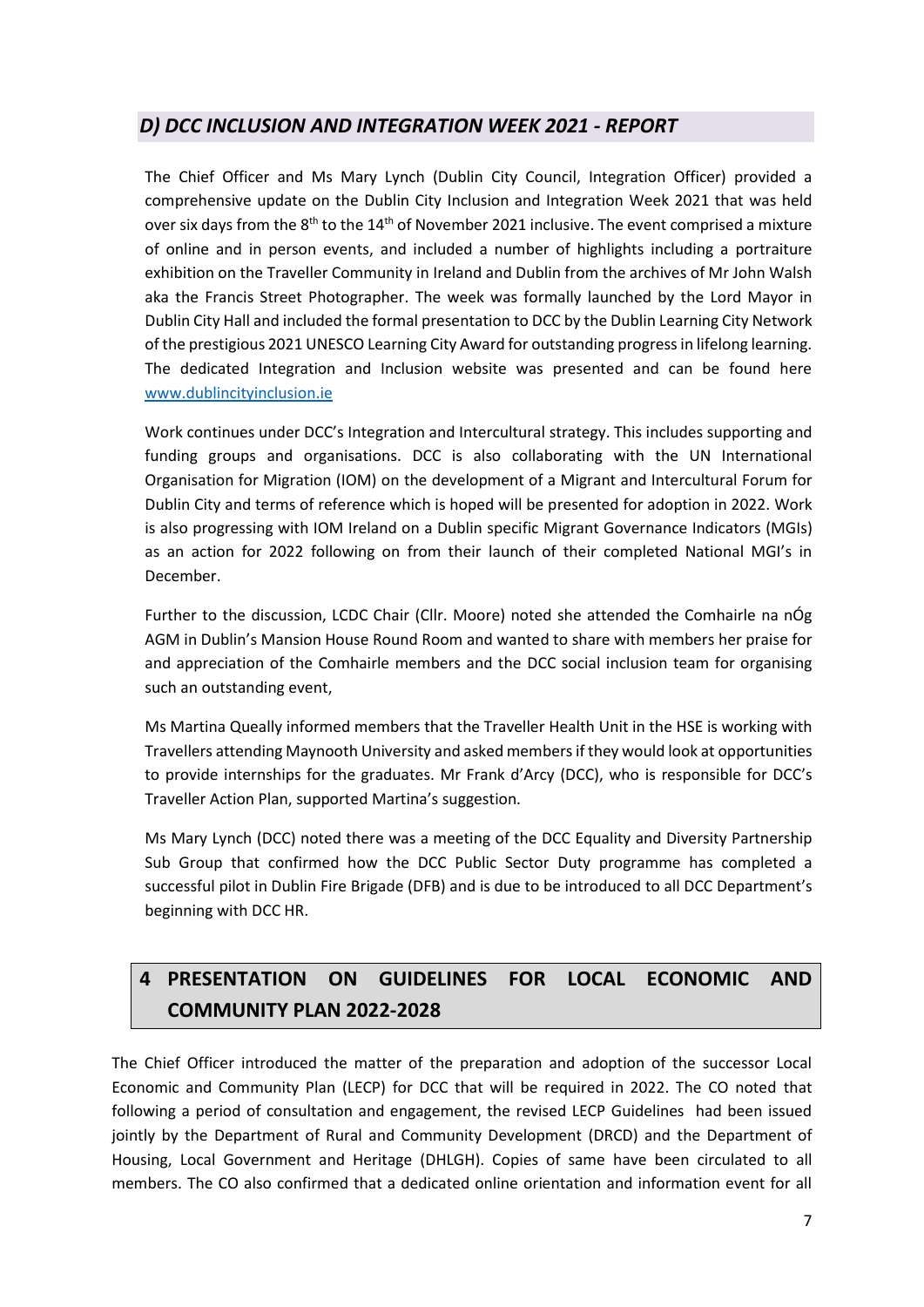LCDC members would be delivered by DRCD and DHLGH on December 9<sup>th</sup> 2021 and that joining details would be issued shortly. All LCDC members were encouraged to attend.

The CO further detailed how the work of the LCDC in 2022 would primarily be focussed on the series of tasks and projects required to review the inaugural LECP (2016-2021) and to undertake the preparation and adoption of the next LECP. This will require the preparation of a major socio-econmic analysis and formal public engagement via consultation and submission.

It was noted that the next LECP will be required to be adopted in 2023 alongside a dedicated Implementation Plan and that a full revision and review of the LECP would be required in 2024 following the results of Census 2023 (deferred from 2022 due to public health requirements in response to the COVID19 pandemic).

The CO noted that in order to undertake the overall delivery of the new LECP for adoption in 2023, a collaborative approach will be developed between the DCC LCDC and the DCC Economic Development and Enterprise SP. This will include additional working arrangements between DCC LCDC team and the DCC LEO (Local Enterprise Office). The CO affirmed a strong working relationship exists between the respective DCC staff teams, particularly in relation to the current LECP high-level goals as well as funding programmes including, for example, the recently concluded Social Enterprise Grant scheme.

The process will require the establishment of a Dublin City LECP Advisory Group in early 2022. The Advisory Steering Group should include:

- At least one member of the LCDC (the Chair)
- At least one member of the Economic Development and Enterprise SPC (the Chair)
- The Chief Officer (or a nominee) of the LCDC
- The Director of Service supporting the SPC for Economic Development and Enterprise or a nominee; and

Subject to avoiding an unwieldy size, any person that both the LCDC and SPC consider likely to make a significant contribution can be invited to join the group. This may include senior personnel from relevant public and private sector organisations, individuals with entrepreneurial expertise, expertise that can practically consider potential synergies between economic and community elements, third level institutions, members of the relevant Regional Enterprise Plan Steering Committee or other relevant interests.

The CO noted how the new LECP will need to be cognisant of many important national policy frameworks, with particular attention to priorities on climate actions for renewable energy and decarbonisation, digitalisation and new skills for the digital economy, and the provision of quality, affordable housing and sustainable communities.

The CO confirmed that a dedicated meeting will be held in January 2022 to further consider the LECP and to allow for information and discussion and proposals for next steps within the context of agreeing and adopting the LCDC Action Plan for 2022.